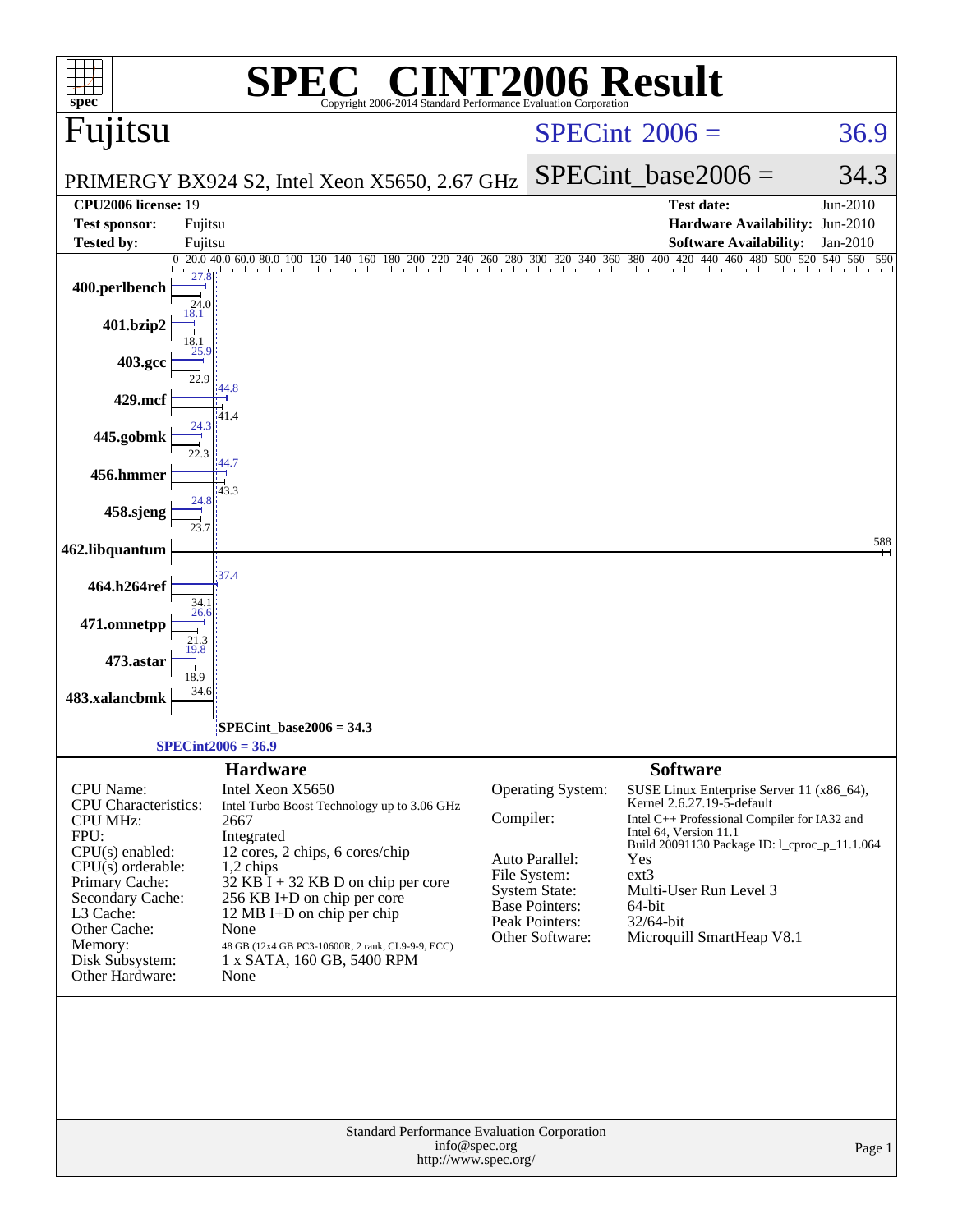

# **[SPEC CINT2006 Result](http://www.spec.org/auto/cpu2006/Docs/result-fields.html#SPECCINT2006Result)**

# Fujitsu

## $SPECint2006 = 36.9$  $SPECint2006 = 36.9$

PRIMERGY BX924 S2, Intel Xeon X5650, 2.67 GHz

SPECint base2006 =  $34.3$ 

#### **[CPU2006 license:](http://www.spec.org/auto/cpu2006/Docs/result-fields.html#CPU2006license)** 19 **[Test date:](http://www.spec.org/auto/cpu2006/Docs/result-fields.html#Testdate)** Jun-2010

**[Test sponsor:](http://www.spec.org/auto/cpu2006/Docs/result-fields.html#Testsponsor)** Fujitsu **[Hardware Availability:](http://www.spec.org/auto/cpu2006/Docs/result-fields.html#HardwareAvailability)** Jun-2010 **[Tested by:](http://www.spec.org/auto/cpu2006/Docs/result-fields.html#Testedby)** Fujitsu **[Software Availability:](http://www.spec.org/auto/cpu2006/Docs/result-fields.html#SoftwareAvailability)** Jan-2010

### **[Results Table](http://www.spec.org/auto/cpu2006/Docs/result-fields.html#ResultsTable)**

|                    |                |              |                | <b>Base</b><br><b>Peak</b> |                |       |                |              |                |              |                |              |
|--------------------|----------------|--------------|----------------|----------------------------|----------------|-------|----------------|--------------|----------------|--------------|----------------|--------------|
| <b>Benchmark</b>   | <b>Seconds</b> | <b>Ratio</b> | <b>Seconds</b> | <b>Ratio</b>               | <b>Seconds</b> | Ratio | <b>Seconds</b> | <b>Ratio</b> | <b>Seconds</b> | <b>Ratio</b> | <b>Seconds</b> | <b>Ratio</b> |
| 400.perlbench      | 408            | 24.0         | 412            | 23.7                       | 408            | 24.0  | <u>351</u>     | 27.8         | 351            | 27.8         | 351            | 27.8         |
| 401.bzip2          | 533            | 18.1         | 532            | 18.1                       | 531            | 18.2  | 533            | 18.1         | 532            | 18.1         | 533            | 18.1         |
| $403.\mathrm{gcc}$ | 351            | 22.9         | 351            | 22.9                       | 352            | 22.9  | 310            | 26.0         | 311            | 25.9         | 311            | 25.9         |
| $429$ mcf          | 220            | 41.4         | 220            | 41.4                       | 221            | 41.3  | 204            | 44.6         | 203            | 44.8         | 201            | 45.5         |
| 445.gobmk          | 471            | 22.3         | 472            | 22.2                       | 471            | 22.3  | 431            | 24.3         | 432            | 24.3         | 432            | 24.3         |
| $ 456$ .hmmer      | 215            | 43.3         | 215            | 43.3                       | 216            | 43.1  | 209            | 44.7         | 209            | 44.7         | 209            | 44.7         |
| $458$ .sjeng       | 511            | 23.7         | 512            | 23.6                       | 512            | 23.7  | <u>489</u>     | 24.8         | 489            | 24.7         | 488            | 24.8         |
| 462.libquantum     | 35.2           | 588          | 35.6           | 581                        | 35.2           | 588   | 35.2           | 588          | 35.6           | 581          | 35.2           | 588          |
| 464.h264ref        | 648            | 34.1         | 648            | 34.1                       | 650            | 34.1  | 590            | 37.5         | 592            | 37.4         | 591            | 37.4         |
| 471.omnetpp        | 295            | 21.2         | 293            | 21.3                       | 294            | 21.3  | 235            | 26.6         | 235            | 26.6         | 235            | 26.5         |
| $473$ . astar      | 370            | 18.9         | 371            | 18.9                       | 372            | 18.9  | 355            | 19.8         | 355            | 19.8         | 355            | 19.8         |
| 483.xalancbmk      | <u>199</u>     | 34.6         | 199            | 34.6                       | 201            | 34.4  | 199            | 34.6         | 199            | 34.6         | 201            | 34.4         |

Results appear in the [order in which they were run.](http://www.spec.org/auto/cpu2006/Docs/result-fields.html#RunOrder) Bold underlined text [indicates a median measurement.](http://www.spec.org/auto/cpu2006/Docs/result-fields.html#Median)

### **[Operating System Notes](http://www.spec.org/auto/cpu2006/Docs/result-fields.html#OperatingSystemNotes)**

'ulimit -s unlimited' was used to set the stacksize to unlimited prior to run

#### **[Platform Notes](http://www.spec.org/auto/cpu2006/Docs/result-fields.html#PlatformNotes)**

 The system automatically configures the memory to run at 1067 MHz. BIOS configuration: Data Reuse Optimization = Disable Performance/Power Setting = Traditional

### **[General Notes](http://www.spec.org/auto/cpu2006/Docs/result-fields.html#GeneralNotes)**

 OMP\_NUM\_THREADS set to number of cores KMP\_AFFINITY set to granularity=fine,scatter For information about Fujitsu please visit: <http://www.fujitsu.com> Binaries were compiled on SLES 10 with Binutils 2.18.50.0.7.20080502

# **[Base Compiler Invocation](http://www.spec.org/auto/cpu2006/Docs/result-fields.html#BaseCompilerInvocation)**

[C benchmarks](http://www.spec.org/auto/cpu2006/Docs/result-fields.html#Cbenchmarks): [icc -m64](http://www.spec.org/cpu2006/results/res2010q3/cpu2006-20100618-11744.flags.html#user_CCbase_intel_icc_64bit_f346026e86af2a669e726fe758c88044)

[C++ benchmarks:](http://www.spec.org/auto/cpu2006/Docs/result-fields.html#CXXbenchmarks) [icpc -m64](http://www.spec.org/cpu2006/results/res2010q3/cpu2006-20100618-11744.flags.html#user_CXXbase_intel_icpc_64bit_fc66a5337ce925472a5c54ad6a0de310)

> Standard Performance Evaluation Corporation [info@spec.org](mailto:info@spec.org) <http://www.spec.org/>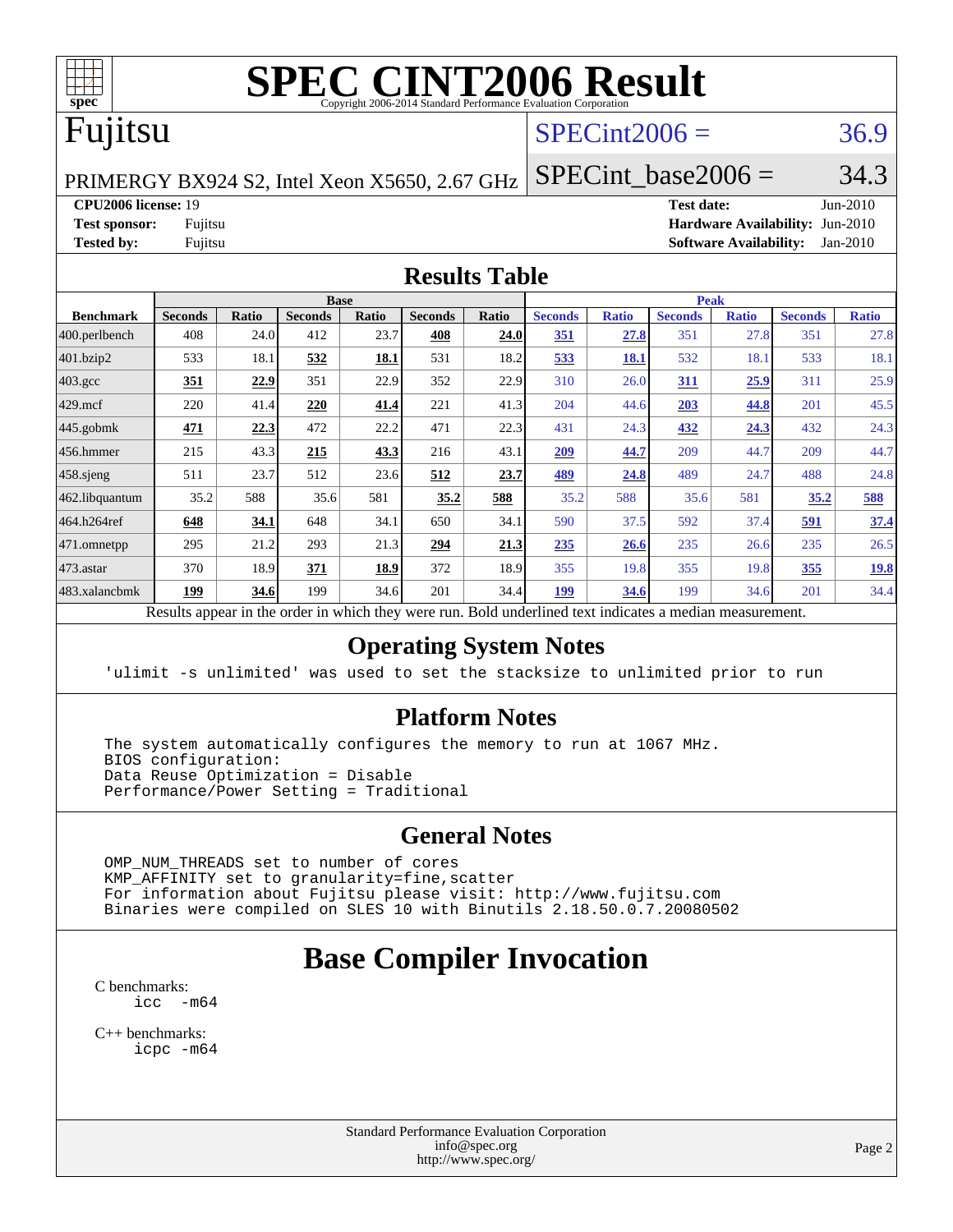

# **[SPEC CINT2006 Result](http://www.spec.org/auto/cpu2006/Docs/result-fields.html#SPECCINT2006Result)**

# Fujitsu

 $SPECint2006 = 36.9$  $SPECint2006 = 36.9$ 

PRIMERGY BX924 S2, Intel Xeon X5650, 2.67 GHz SPECint base2006 =  $34.3$ 

**[CPU2006 license:](http://www.spec.org/auto/cpu2006/Docs/result-fields.html#CPU2006license)** 19 **[Test date:](http://www.spec.org/auto/cpu2006/Docs/result-fields.html#Testdate)** Jun-2010 **[Test sponsor:](http://www.spec.org/auto/cpu2006/Docs/result-fields.html#Testsponsor)** Fujitsu **[Hardware Availability:](http://www.spec.org/auto/cpu2006/Docs/result-fields.html#HardwareAvailability)** Jun-2010 **[Tested by:](http://www.spec.org/auto/cpu2006/Docs/result-fields.html#Testedby)** Fujitsu **[Software Availability:](http://www.spec.org/auto/cpu2006/Docs/result-fields.html#SoftwareAvailability)** Jan-2010

## **[Base Portability Flags](http://www.spec.org/auto/cpu2006/Docs/result-fields.html#BasePortabilityFlags)**

 400.perlbench: [-DSPEC\\_CPU\\_LP64](http://www.spec.org/cpu2006/results/res2010q3/cpu2006-20100618-11744.flags.html#b400.perlbench_basePORTABILITY_DSPEC_CPU_LP64) [-DSPEC\\_CPU\\_LINUX\\_X64](http://www.spec.org/cpu2006/results/res2010q3/cpu2006-20100618-11744.flags.html#b400.perlbench_baseCPORTABILITY_DSPEC_CPU_LINUX_X64) 401.bzip2: [-DSPEC\\_CPU\\_LP64](http://www.spec.org/cpu2006/results/res2010q3/cpu2006-20100618-11744.flags.html#suite_basePORTABILITY401_bzip2_DSPEC_CPU_LP64) 403.gcc: [-DSPEC\\_CPU\\_LP64](http://www.spec.org/cpu2006/results/res2010q3/cpu2006-20100618-11744.flags.html#suite_basePORTABILITY403_gcc_DSPEC_CPU_LP64) 429.mcf: [-DSPEC\\_CPU\\_LP64](http://www.spec.org/cpu2006/results/res2010q3/cpu2006-20100618-11744.flags.html#suite_basePORTABILITY429_mcf_DSPEC_CPU_LP64) 445.gobmk: [-DSPEC\\_CPU\\_LP64](http://www.spec.org/cpu2006/results/res2010q3/cpu2006-20100618-11744.flags.html#suite_basePORTABILITY445_gobmk_DSPEC_CPU_LP64) 456.hmmer: [-DSPEC\\_CPU\\_LP64](http://www.spec.org/cpu2006/results/res2010q3/cpu2006-20100618-11744.flags.html#suite_basePORTABILITY456_hmmer_DSPEC_CPU_LP64) 458.sjeng: [-DSPEC\\_CPU\\_LP64](http://www.spec.org/cpu2006/results/res2010q3/cpu2006-20100618-11744.flags.html#suite_basePORTABILITY458_sjeng_DSPEC_CPU_LP64) 462.libquantum: [-DSPEC\\_CPU\\_LP64](http://www.spec.org/cpu2006/results/res2010q3/cpu2006-20100618-11744.flags.html#suite_basePORTABILITY462_libquantum_DSPEC_CPU_LP64) [-DSPEC\\_CPU\\_LINUX](http://www.spec.org/cpu2006/results/res2010q3/cpu2006-20100618-11744.flags.html#b462.libquantum_baseCPORTABILITY_DSPEC_CPU_LINUX) 464.h264ref: [-DSPEC\\_CPU\\_LP64](http://www.spec.org/cpu2006/results/res2010q3/cpu2006-20100618-11744.flags.html#suite_basePORTABILITY464_h264ref_DSPEC_CPU_LP64) 471.omnetpp: [-DSPEC\\_CPU\\_LP64](http://www.spec.org/cpu2006/results/res2010q3/cpu2006-20100618-11744.flags.html#suite_basePORTABILITY471_omnetpp_DSPEC_CPU_LP64) 473.astar: [-DSPEC\\_CPU\\_LP64](http://www.spec.org/cpu2006/results/res2010q3/cpu2006-20100618-11744.flags.html#suite_basePORTABILITY473_astar_DSPEC_CPU_LP64) 483.xalancbmk: [-DSPEC\\_CPU\\_LP64](http://www.spec.org/cpu2006/results/res2010q3/cpu2006-20100618-11744.flags.html#suite_basePORTABILITY483_xalancbmk_DSPEC_CPU_LP64) [-DSPEC\\_CPU\\_LINUX](http://www.spec.org/cpu2006/results/res2010q3/cpu2006-20100618-11744.flags.html#b483.xalancbmk_baseCXXPORTABILITY_DSPEC_CPU_LINUX)

### **[Base Optimization Flags](http://www.spec.org/auto/cpu2006/Docs/result-fields.html#BaseOptimizationFlags)**

[C benchmarks](http://www.spec.org/auto/cpu2006/Docs/result-fields.html#Cbenchmarks):

[-xSSE4.2](http://www.spec.org/cpu2006/results/res2010q3/cpu2006-20100618-11744.flags.html#user_CCbase_f-xSSE42_f91528193cf0b216347adb8b939d4107) [-ipo](http://www.spec.org/cpu2006/results/res2010q3/cpu2006-20100618-11744.flags.html#user_CCbase_f-ipo) [-O3](http://www.spec.org/cpu2006/results/res2010q3/cpu2006-20100618-11744.flags.html#user_CCbase_f-O3) [-no-prec-div](http://www.spec.org/cpu2006/results/res2010q3/cpu2006-20100618-11744.flags.html#user_CCbase_f-no-prec-div) [-static](http://www.spec.org/cpu2006/results/res2010q3/cpu2006-20100618-11744.flags.html#user_CCbase_f-static) [-parallel](http://www.spec.org/cpu2006/results/res2010q3/cpu2006-20100618-11744.flags.html#user_CCbase_f-parallel) [-opt-prefetch](http://www.spec.org/cpu2006/results/res2010q3/cpu2006-20100618-11744.flags.html#user_CCbase_f-opt-prefetch)

[C++ benchmarks:](http://www.spec.org/auto/cpu2006/Docs/result-fields.html#CXXbenchmarks)

[-xSSE4.2](http://www.spec.org/cpu2006/results/res2010q3/cpu2006-20100618-11744.flags.html#user_CXXbase_f-xSSE42_f91528193cf0b216347adb8b939d4107) [-ipo](http://www.spec.org/cpu2006/results/res2010q3/cpu2006-20100618-11744.flags.html#user_CXXbase_f-ipo) [-O3](http://www.spec.org/cpu2006/results/res2010q3/cpu2006-20100618-11744.flags.html#user_CXXbase_f-O3) [-no-prec-div](http://www.spec.org/cpu2006/results/res2010q3/cpu2006-20100618-11744.flags.html#user_CXXbase_f-no-prec-div) [-opt-prefetch](http://www.spec.org/cpu2006/results/res2010q3/cpu2006-20100618-11744.flags.html#user_CXXbase_f-opt-prefetch) [-Wl,-z,muldefs](http://www.spec.org/cpu2006/results/res2010q3/cpu2006-20100618-11744.flags.html#user_CXXbase_link_force_multiple1_74079c344b956b9658436fd1b6dd3a8a) [-L/home/cmplr/usr3/alrahate/cpu2006.1.1.ic11.1/libic11.1-64bit -lsmartheap64](http://www.spec.org/cpu2006/results/res2010q3/cpu2006-20100618-11744.flags.html#user_CXXbase_SmartHeap64_e2306cda84805d1ab360117a79ff779c)

### **[Base Other Flags](http://www.spec.org/auto/cpu2006/Docs/result-fields.html#BaseOtherFlags)**

[C benchmarks](http://www.spec.org/auto/cpu2006/Docs/result-fields.html#Cbenchmarks):

403.gcc: [-Dalloca=\\_alloca](http://www.spec.org/cpu2006/results/res2010q3/cpu2006-20100618-11744.flags.html#b403.gcc_baseEXTRA_CFLAGS_Dalloca_be3056838c12de2578596ca5467af7f3)

# **[Peak Compiler Invocation](http://www.spec.org/auto/cpu2006/Docs/result-fields.html#PeakCompilerInvocation)**

[C benchmarks \(except as noted below\)](http://www.spec.org/auto/cpu2006/Docs/result-fields.html#Cbenchmarksexceptasnotedbelow):

icc  $-m64$ 

400.perlbench: [icc -m32](http://www.spec.org/cpu2006/results/res2010q3/cpu2006-20100618-11744.flags.html#user_peakCCLD400_perlbench_intel_icc_32bit_a6a621f8d50482236b970c6ac5f55f93)

429.mcf: [icc -m32](http://www.spec.org/cpu2006/results/res2010q3/cpu2006-20100618-11744.flags.html#user_peakCCLD429_mcf_intel_icc_32bit_a6a621f8d50482236b970c6ac5f55f93)

445.gobmk: [icc -m32](http://www.spec.org/cpu2006/results/res2010q3/cpu2006-20100618-11744.flags.html#user_peakCCLD445_gobmk_intel_icc_32bit_a6a621f8d50482236b970c6ac5f55f93)

464.h264ref: [icc -m32](http://www.spec.org/cpu2006/results/res2010q3/cpu2006-20100618-11744.flags.html#user_peakCCLD464_h264ref_intel_icc_32bit_a6a621f8d50482236b970c6ac5f55f93)

[C++ benchmarks \(except as noted below\):](http://www.spec.org/auto/cpu2006/Docs/result-fields.html#CXXbenchmarksexceptasnotedbelow) [icpc -m64](http://www.spec.org/cpu2006/results/res2010q3/cpu2006-20100618-11744.flags.html#user_CXXpeak_intel_icpc_64bit_fc66a5337ce925472a5c54ad6a0de310)

Continued on next page

Standard Performance Evaluation Corporation [info@spec.org](mailto:info@spec.org) <http://www.spec.org/>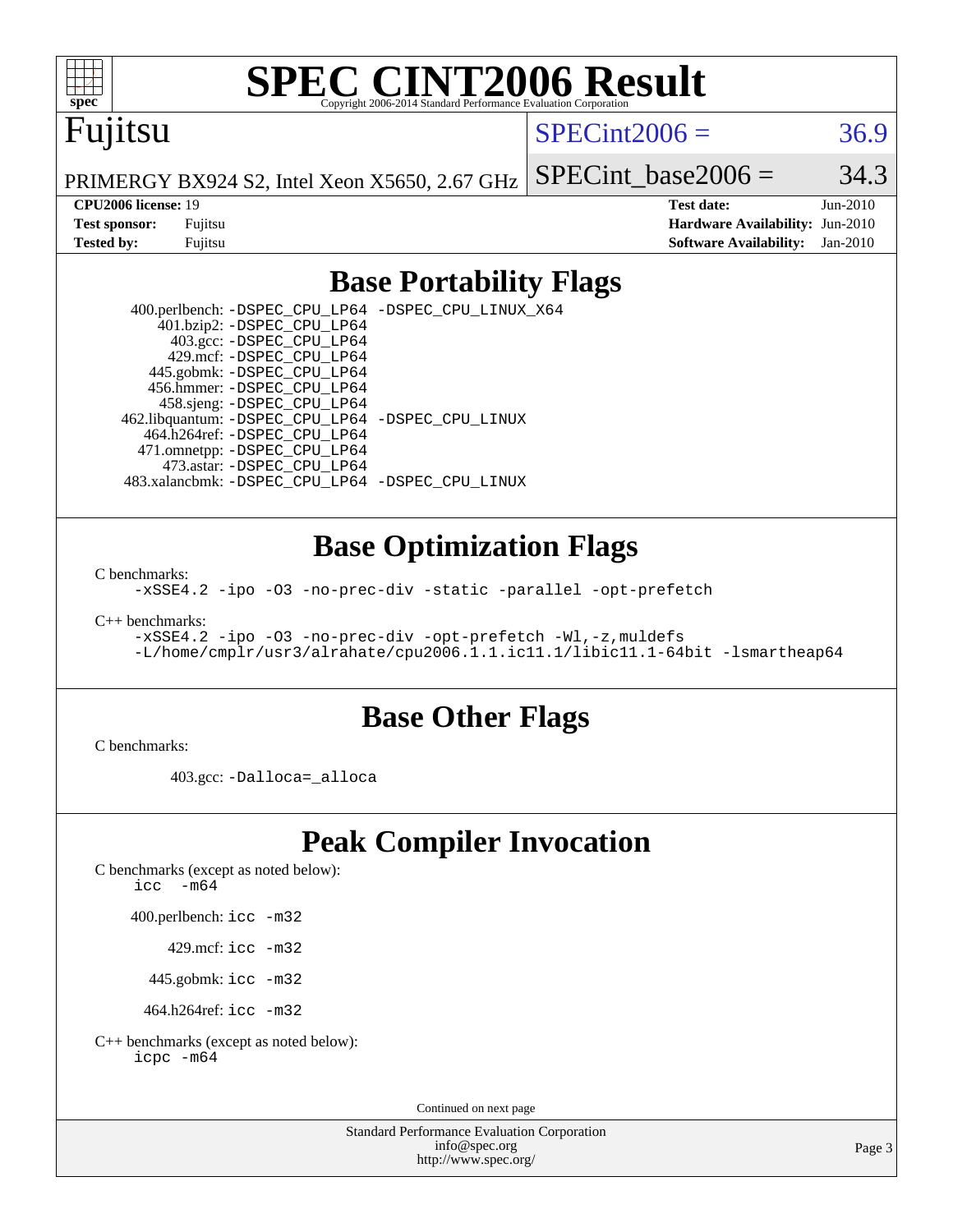

# **[SPEC CINT2006 Result](http://www.spec.org/auto/cpu2006/Docs/result-fields.html#SPECCINT2006Result)**

Fujitsu

 $SPECint2006 = 36.9$  $SPECint2006 = 36.9$ 

PRIMERGY BX924 S2, Intel Xeon X5650, 2.67 GHz SPECint base2006 =  $34.3$ 

**[CPU2006 license:](http://www.spec.org/auto/cpu2006/Docs/result-fields.html#CPU2006license)** 19 **[Test date:](http://www.spec.org/auto/cpu2006/Docs/result-fields.html#Testdate)** Jun-2010 **[Test sponsor:](http://www.spec.org/auto/cpu2006/Docs/result-fields.html#Testsponsor)** Fujitsu **[Hardware Availability:](http://www.spec.org/auto/cpu2006/Docs/result-fields.html#HardwareAvailability)** Jun-2010 **[Tested by:](http://www.spec.org/auto/cpu2006/Docs/result-fields.html#Testedby)** Fujitsu **[Software Availability:](http://www.spec.org/auto/cpu2006/Docs/result-fields.html#SoftwareAvailability)** Jan-2010

# **[Peak Compiler Invocation \(Continued\)](http://www.spec.org/auto/cpu2006/Docs/result-fields.html#PeakCompilerInvocation)**

471.omnetpp: [icpc -m32](http://www.spec.org/cpu2006/results/res2010q3/cpu2006-20100618-11744.flags.html#user_peakCXXLD471_omnetpp_intel_icpc_32bit_4e5a5ef1a53fd332b3c49e69c3330699)

# **[Peak Portability Flags](http://www.spec.org/auto/cpu2006/Docs/result-fields.html#PeakPortabilityFlags)**

400.perlbench: [-DSPEC\\_CPU\\_LINUX\\_IA32](http://www.spec.org/cpu2006/results/res2010q3/cpu2006-20100618-11744.flags.html#b400.perlbench_peakCPORTABILITY_DSPEC_CPU_LINUX_IA32)

 401.bzip2: [-DSPEC\\_CPU\\_LP64](http://www.spec.org/cpu2006/results/res2010q3/cpu2006-20100618-11744.flags.html#suite_peakPORTABILITY401_bzip2_DSPEC_CPU_LP64) 403.gcc: [-DSPEC\\_CPU\\_LP64](http://www.spec.org/cpu2006/results/res2010q3/cpu2006-20100618-11744.flags.html#suite_peakPORTABILITY403_gcc_DSPEC_CPU_LP64) 456.hmmer: [-DSPEC\\_CPU\\_LP64](http://www.spec.org/cpu2006/results/res2010q3/cpu2006-20100618-11744.flags.html#suite_peakPORTABILITY456_hmmer_DSPEC_CPU_LP64) 458.sjeng: [-DSPEC\\_CPU\\_LP64](http://www.spec.org/cpu2006/results/res2010q3/cpu2006-20100618-11744.flags.html#suite_peakPORTABILITY458_sjeng_DSPEC_CPU_LP64) 462.libquantum: [-DSPEC\\_CPU\\_LP64](http://www.spec.org/cpu2006/results/res2010q3/cpu2006-20100618-11744.flags.html#suite_peakPORTABILITY462_libquantum_DSPEC_CPU_LP64) [-DSPEC\\_CPU\\_LINUX](http://www.spec.org/cpu2006/results/res2010q3/cpu2006-20100618-11744.flags.html#b462.libquantum_peakCPORTABILITY_DSPEC_CPU_LINUX) 473.astar: [-DSPEC\\_CPU\\_LP64](http://www.spec.org/cpu2006/results/res2010q3/cpu2006-20100618-11744.flags.html#suite_peakPORTABILITY473_astar_DSPEC_CPU_LP64) 483.xalancbmk: [-DSPEC\\_CPU\\_LP64](http://www.spec.org/cpu2006/results/res2010q3/cpu2006-20100618-11744.flags.html#suite_peakPORTABILITY483_xalancbmk_DSPEC_CPU_LP64) [-DSPEC\\_CPU\\_LINUX](http://www.spec.org/cpu2006/results/res2010q3/cpu2006-20100618-11744.flags.html#b483.xalancbmk_peakCXXPORTABILITY_DSPEC_CPU_LINUX)

# **[Peak Optimization Flags](http://www.spec.org/auto/cpu2006/Docs/result-fields.html#PeakOptimizationFlags)**

[C benchmarks](http://www.spec.org/auto/cpu2006/Docs/result-fields.html#Cbenchmarks):

 400.perlbench: [-xSSE4.2](http://www.spec.org/cpu2006/results/res2010q3/cpu2006-20100618-11744.flags.html#user_peakPASS2_CFLAGSPASS2_LDCFLAGS400_perlbench_f-xSSE42_f91528193cf0b216347adb8b939d4107)(pass 2) [-prof-gen](http://www.spec.org/cpu2006/results/res2010q3/cpu2006-20100618-11744.flags.html#user_peakPASS1_CFLAGSPASS1_LDCFLAGS400_perlbench_prof_gen_e43856698f6ca7b7e442dfd80e94a8fc)(pass 1) [-ipo](http://www.spec.org/cpu2006/results/res2010q3/cpu2006-20100618-11744.flags.html#user_peakPASS2_CFLAGSPASS2_LDCFLAGS400_perlbench_f-ipo)(pass 2) [-O3](http://www.spec.org/cpu2006/results/res2010q3/cpu2006-20100618-11744.flags.html#user_peakPASS2_CFLAGSPASS2_LDCFLAGS400_perlbench_f-O3)(pass 2) [-no-prec-div](http://www.spec.org/cpu2006/results/res2010q3/cpu2006-20100618-11744.flags.html#user_peakPASS2_CFLAGSPASS2_LDCFLAGS400_perlbench_f-no-prec-div)(pass 2) [-static](http://www.spec.org/cpu2006/results/res2010q3/cpu2006-20100618-11744.flags.html#user_peakPASS2_CFLAGSPASS2_LDCFLAGS400_perlbench_f-static)(pass 2) [-prof-use](http://www.spec.org/cpu2006/results/res2010q3/cpu2006-20100618-11744.flags.html#user_peakPASS2_CFLAGSPASS2_LDCFLAGS400_perlbench_prof_use_bccf7792157ff70d64e32fe3e1250b55)(pass 2) [-ansi-alias](http://www.spec.org/cpu2006/results/res2010q3/cpu2006-20100618-11744.flags.html#user_peakCOPTIMIZE400_perlbench_f-ansi-alias) [-opt-prefetch](http://www.spec.org/cpu2006/results/res2010q3/cpu2006-20100618-11744.flags.html#user_peakCOPTIMIZE400_perlbench_f-opt-prefetch) 401.bzip2: [-xSSE4.2](http://www.spec.org/cpu2006/results/res2010q3/cpu2006-20100618-11744.flags.html#user_peakPASS2_CFLAGSPASS2_LDCFLAGS401_bzip2_f-xSSE42_f91528193cf0b216347adb8b939d4107)(pass 2) [-prof-gen](http://www.spec.org/cpu2006/results/res2010q3/cpu2006-20100618-11744.flags.html#user_peakPASS1_CFLAGSPASS1_LDCFLAGS401_bzip2_prof_gen_e43856698f6ca7b7e442dfd80e94a8fc)(pass 1) [-ipo](http://www.spec.org/cpu2006/results/res2010q3/cpu2006-20100618-11744.flags.html#user_peakPASS2_CFLAGSPASS2_LDCFLAGS401_bzip2_f-ipo)(pass 2) [-O3](http://www.spec.org/cpu2006/results/res2010q3/cpu2006-20100618-11744.flags.html#user_peakPASS2_CFLAGSPASS2_LDCFLAGS401_bzip2_f-O3)(pass 2) [-no-prec-div](http://www.spec.org/cpu2006/results/res2010q3/cpu2006-20100618-11744.flags.html#user_peakCOPTIMIZEPASS2_CFLAGSPASS2_LDCFLAGS401_bzip2_f-no-prec-div) [-static](http://www.spec.org/cpu2006/results/res2010q3/cpu2006-20100618-11744.flags.html#user_peakPASS2_CFLAGSPASS2_LDCFLAGS401_bzip2_f-static)(pass 2) [-prof-use](http://www.spec.org/cpu2006/results/res2010q3/cpu2006-20100618-11744.flags.html#user_peakPASS2_CFLAGSPASS2_LDCFLAGS401_bzip2_prof_use_bccf7792157ff70d64e32fe3e1250b55)(pass 2) [-auto-ilp32](http://www.spec.org/cpu2006/results/res2010q3/cpu2006-20100618-11744.flags.html#user_peakCOPTIMIZE401_bzip2_f-auto-ilp32) [-opt-prefetch](http://www.spec.org/cpu2006/results/res2010q3/cpu2006-20100618-11744.flags.html#user_peakCOPTIMIZE401_bzip2_f-opt-prefetch) [-ansi-alias](http://www.spec.org/cpu2006/results/res2010q3/cpu2006-20100618-11744.flags.html#user_peakCOPTIMIZE401_bzip2_f-ansi-alias) 403.gcc: [-xSSE4.2](http://www.spec.org/cpu2006/results/res2010q3/cpu2006-20100618-11744.flags.html#user_peakCOPTIMIZE403_gcc_f-xSSE42_f91528193cf0b216347adb8b939d4107) [-ipo](http://www.spec.org/cpu2006/results/res2010q3/cpu2006-20100618-11744.flags.html#user_peakCOPTIMIZE403_gcc_f-ipo) [-O3](http://www.spec.org/cpu2006/results/res2010q3/cpu2006-20100618-11744.flags.html#user_peakCOPTIMIZE403_gcc_f-O3) [-no-prec-div](http://www.spec.org/cpu2006/results/res2010q3/cpu2006-20100618-11744.flags.html#user_peakCOPTIMIZE403_gcc_f-no-prec-div) [-static](http://www.spec.org/cpu2006/results/res2010q3/cpu2006-20100618-11744.flags.html#user_peakCOPTIMIZE403_gcc_f-static) [-inline-calloc](http://www.spec.org/cpu2006/results/res2010q3/cpu2006-20100618-11744.flags.html#user_peakCOPTIMIZE403_gcc_f-inline-calloc) [-opt-malloc-options=3](http://www.spec.org/cpu2006/results/res2010q3/cpu2006-20100618-11744.flags.html#user_peakCOPTIMIZE403_gcc_f-opt-malloc-options_13ab9b803cf986b4ee62f0a5998c2238) [-auto-ilp32](http://www.spec.org/cpu2006/results/res2010q3/cpu2006-20100618-11744.flags.html#user_peakCOPTIMIZE403_gcc_f-auto-ilp32) 429.mcf: [-xSSE4.2](http://www.spec.org/cpu2006/results/res2010q3/cpu2006-20100618-11744.flags.html#user_peakCOPTIMIZE429_mcf_f-xSSE42_f91528193cf0b216347adb8b939d4107) [-ipo](http://www.spec.org/cpu2006/results/res2010q3/cpu2006-20100618-11744.flags.html#user_peakCOPTIMIZE429_mcf_f-ipo) [-O3](http://www.spec.org/cpu2006/results/res2010q3/cpu2006-20100618-11744.flags.html#user_peakCOPTIMIZE429_mcf_f-O3) [-no-prec-div](http://www.spec.org/cpu2006/results/res2010q3/cpu2006-20100618-11744.flags.html#user_peakCOPTIMIZE429_mcf_f-no-prec-div) [-static](http://www.spec.org/cpu2006/results/res2010q3/cpu2006-20100618-11744.flags.html#user_peakCOPTIMIZE429_mcf_f-static) [-opt-prefetch](http://www.spec.org/cpu2006/results/res2010q3/cpu2006-20100618-11744.flags.html#user_peakCOPTIMIZE429_mcf_f-opt-prefetch) 445.gobmk: [-xSSE4.2](http://www.spec.org/cpu2006/results/res2010q3/cpu2006-20100618-11744.flags.html#user_peakPASS2_CFLAGSPASS2_LDCFLAGS445_gobmk_f-xSSE42_f91528193cf0b216347adb8b939d4107)(pass 2) [-prof-gen](http://www.spec.org/cpu2006/results/res2010q3/cpu2006-20100618-11744.flags.html#user_peakPASS1_CFLAGSPASS1_LDCFLAGS445_gobmk_prof_gen_e43856698f6ca7b7e442dfd80e94a8fc)(pass 1) [-prof-use](http://www.spec.org/cpu2006/results/res2010q3/cpu2006-20100618-11744.flags.html#user_peakPASS2_CFLAGSPASS2_LDCFLAGS445_gobmk_prof_use_bccf7792157ff70d64e32fe3e1250b55)(pass 2) [-O2](http://www.spec.org/cpu2006/results/res2010q3/cpu2006-20100618-11744.flags.html#user_peakCOPTIMIZE445_gobmk_f-O2) [-ipo](http://www.spec.org/cpu2006/results/res2010q3/cpu2006-20100618-11744.flags.html#user_peakCOPTIMIZE445_gobmk_f-ipo) [-no-prec-div](http://www.spec.org/cpu2006/results/res2010q3/cpu2006-20100618-11744.flags.html#user_peakCOPTIMIZE445_gobmk_f-no-prec-div) [-ansi-alias](http://www.spec.org/cpu2006/results/res2010q3/cpu2006-20100618-11744.flags.html#user_peakCOPTIMIZE445_gobmk_f-ansi-alias) 456.hmmer: [-xSSE4.2](http://www.spec.org/cpu2006/results/res2010q3/cpu2006-20100618-11744.flags.html#user_peakCOPTIMIZE456_hmmer_f-xSSE42_f91528193cf0b216347adb8b939d4107) [-ipo](http://www.spec.org/cpu2006/results/res2010q3/cpu2006-20100618-11744.flags.html#user_peakCOPTIMIZE456_hmmer_f-ipo) [-O3](http://www.spec.org/cpu2006/results/res2010q3/cpu2006-20100618-11744.flags.html#user_peakCOPTIMIZE456_hmmer_f-O3) [-no-prec-div](http://www.spec.org/cpu2006/results/res2010q3/cpu2006-20100618-11744.flags.html#user_peakCOPTIMIZE456_hmmer_f-no-prec-div) [-static](http://www.spec.org/cpu2006/results/res2010q3/cpu2006-20100618-11744.flags.html#user_peakCOPTIMIZE456_hmmer_f-static) [-unroll2](http://www.spec.org/cpu2006/results/res2010q3/cpu2006-20100618-11744.flags.html#user_peakCOPTIMIZE456_hmmer_f-unroll_784dae83bebfb236979b41d2422d7ec2) [-ansi-alias](http://www.spec.org/cpu2006/results/res2010q3/cpu2006-20100618-11744.flags.html#user_peakCOPTIMIZE456_hmmer_f-ansi-alias) [-auto-ilp32](http://www.spec.org/cpu2006/results/res2010q3/cpu2006-20100618-11744.flags.html#user_peakCOPTIMIZE456_hmmer_f-auto-ilp32) 458.sjeng: [-xSSE4.2](http://www.spec.org/cpu2006/results/res2010q3/cpu2006-20100618-11744.flags.html#user_peakPASS2_CFLAGSPASS2_LDCFLAGS458_sjeng_f-xSSE42_f91528193cf0b216347adb8b939d4107)(pass 2) [-prof-gen](http://www.spec.org/cpu2006/results/res2010q3/cpu2006-20100618-11744.flags.html#user_peakPASS1_CFLAGSPASS1_LDCFLAGS458_sjeng_prof_gen_e43856698f6ca7b7e442dfd80e94a8fc)(pass 1) [-ipo](http://www.spec.org/cpu2006/results/res2010q3/cpu2006-20100618-11744.flags.html#user_peakPASS2_CFLAGSPASS2_LDCFLAGS458_sjeng_f-ipo)(pass 2) [-O3](http://www.spec.org/cpu2006/results/res2010q3/cpu2006-20100618-11744.flags.html#user_peakPASS2_CFLAGSPASS2_LDCFLAGS458_sjeng_f-O3)(pass 2) [-no-prec-div](http://www.spec.org/cpu2006/results/res2010q3/cpu2006-20100618-11744.flags.html#user_peakPASS2_CFLAGSPASS2_LDCFLAGS458_sjeng_f-no-prec-div)(pass 2) [-static](http://www.spec.org/cpu2006/results/res2010q3/cpu2006-20100618-11744.flags.html#user_peakPASS2_CFLAGSPASS2_LDCFLAGS458_sjeng_f-static)(pass 2) [-prof-use](http://www.spec.org/cpu2006/results/res2010q3/cpu2006-20100618-11744.flags.html#user_peakPASS2_CFLAGSPASS2_LDCFLAGS458_sjeng_prof_use_bccf7792157ff70d64e32fe3e1250b55)(pass 2) [-unroll4](http://www.spec.org/cpu2006/results/res2010q3/cpu2006-20100618-11744.flags.html#user_peakCOPTIMIZE458_sjeng_f-unroll_4e5e4ed65b7fd20bdcd365bec371b81f) 462.libquantum: basepeak = yes 464.h264ref: [-xSSE4.2](http://www.spec.org/cpu2006/results/res2010q3/cpu2006-20100618-11744.flags.html#user_peakPASS2_CFLAGSPASS2_LDCFLAGS464_h264ref_f-xSSE42_f91528193cf0b216347adb8b939d4107)(pass 2) [-prof-gen](http://www.spec.org/cpu2006/results/res2010q3/cpu2006-20100618-11744.flags.html#user_peakPASS1_CFLAGSPASS1_LDCFLAGS464_h264ref_prof_gen_e43856698f6ca7b7e442dfd80e94a8fc)(pass 1) [-ipo](http://www.spec.org/cpu2006/results/res2010q3/cpu2006-20100618-11744.flags.html#user_peakPASS2_CFLAGSPASS2_LDCFLAGS464_h264ref_f-ipo)(pass 2) [-O3](http://www.spec.org/cpu2006/results/res2010q3/cpu2006-20100618-11744.flags.html#user_peakPASS2_CFLAGSPASS2_LDCFLAGS464_h264ref_f-O3)(pass 2) [-no-prec-div](http://www.spec.org/cpu2006/results/res2010q3/cpu2006-20100618-11744.flags.html#user_peakPASS2_CFLAGSPASS2_LDCFLAGS464_h264ref_f-no-prec-div)(pass 2) [-static](http://www.spec.org/cpu2006/results/res2010q3/cpu2006-20100618-11744.flags.html#user_peakPASS2_CFLAGSPASS2_LDCFLAGS464_h264ref_f-static)(pass 2) [-prof-use](http://www.spec.org/cpu2006/results/res2010q3/cpu2006-20100618-11744.flags.html#user_peakPASS2_CFLAGSPASS2_LDCFLAGS464_h264ref_prof_use_bccf7792157ff70d64e32fe3e1250b55)(pass 2) [-unroll2](http://www.spec.org/cpu2006/results/res2010q3/cpu2006-20100618-11744.flags.html#user_peakCOPTIMIZE464_h264ref_f-unroll_784dae83bebfb236979b41d2422d7ec2) [-ansi-alias](http://www.spec.org/cpu2006/results/res2010q3/cpu2006-20100618-11744.flags.html#user_peakCOPTIMIZE464_h264ref_f-ansi-alias)

Continued on next page

Standard Performance Evaluation Corporation [info@spec.org](mailto:info@spec.org) <http://www.spec.org/>